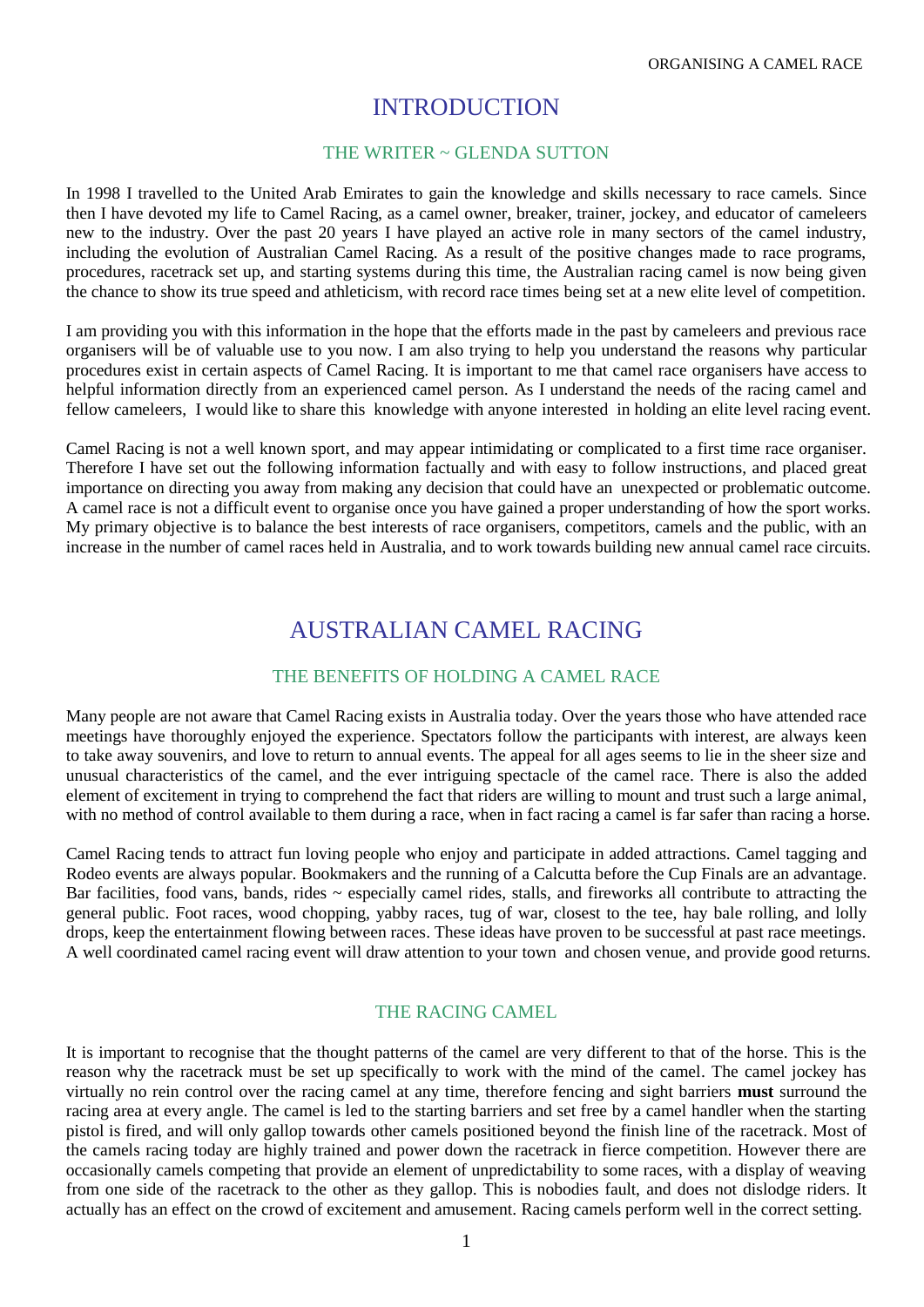### RACETRACK REQUIREMENTS

#### THE RACETRACK SURFACE

It is essential that the suitability of the racetrack is assessed before any plans towards running a race are put in place. Camels are soft footed animals. They are able to race on sand, dry soil or green turf, but **never** on a surface where rocks, sticks, harsh gravel or other sharp objects are present. They will also slip over easily in mud or on dry grass. Following rain on black soil, it is vital that the surface is prepared to a soft consistency to avoid camel foot damage.

#### THE RACETRACK SHAPE

Camels can only ever be expected to race in a straight line or a half circle. **Never** plan races to go around a full circle. If the starting line is too close to the finishing line in a circle, the camels will cut across the centre of the racetrack the shortest way home with no regard for fencing. Most camel races are held in a clockwise direction in Australia.

#### THE RACETRACK FENCING

In order to prevent any camel escaping into an unsafe area during a race, the entire racing area **must** be surrounded by highly visible fencing. The railing used around horse racetracks is ideal, but often only present in part. It is imperative that fences are put in place on both sides of the racetrack for the full length, and also erected at each end. Sight materials such as flag line, bunting and hessian can be attached to capped pickets 4 - 5 feet high wherever railing is absent. The width of the racetrack should be consistent, and no less than 40m wide. A sight barrier of thick appearance is needed spaced behind the starting barriers to avoid camels pulling backwards out of the barriers and galloping away from the race. This scenario upsets bookmakers, endangers riders, damages camels, and can be easily avoided. Camels are often still at high speed immediately after a race and need a clear message to stop, therefore a high fence is also required well beyond the finish line. Portable cattle panels are ideal for this purpose. All fencing needs to be in place the day prior to racing to allow the trainers to familiarise the camels with the course.

#### CAMEL RACE DISTANCES

The distance a camel race is held over is often determined by the size of an existing racetrack, or the area allowed for a purpose built track. In Australia the most common race distances are 400m, 600m and 1000m. A camel has the ability to race  $3 - 4$  times in one day if the distances are relatively short. No race program should ever include eligibility for a camel to be entered into more than one 1000m race in the one day, as this may injure camels. The most successful type of race program is outlined in the following information, and is suited to middle distance races.

#### THE CAMELEERS CAMPING AREA

The cameleers need to arrive with their camels a couple of days before the race meeting. The camping area must be located at the finishing line end of the racetrack. This will ensure the camels become familiar with the area, and gallop in the right direction in a safe manner on race day. There must be adequate space provided to accommodate several large vehicles, and access to soft surfaces in the area for the camels to sit down comfortably. Shower and toilet facilities need to be unlocked and operational when the cameleers arrive. Camels intended to give public camel rides must also camp in this area and set up for work in a position that will not distract the racing camels on race day. Australian cameleers are obliging people, and very appreciative of a race organiser who has researched their needs.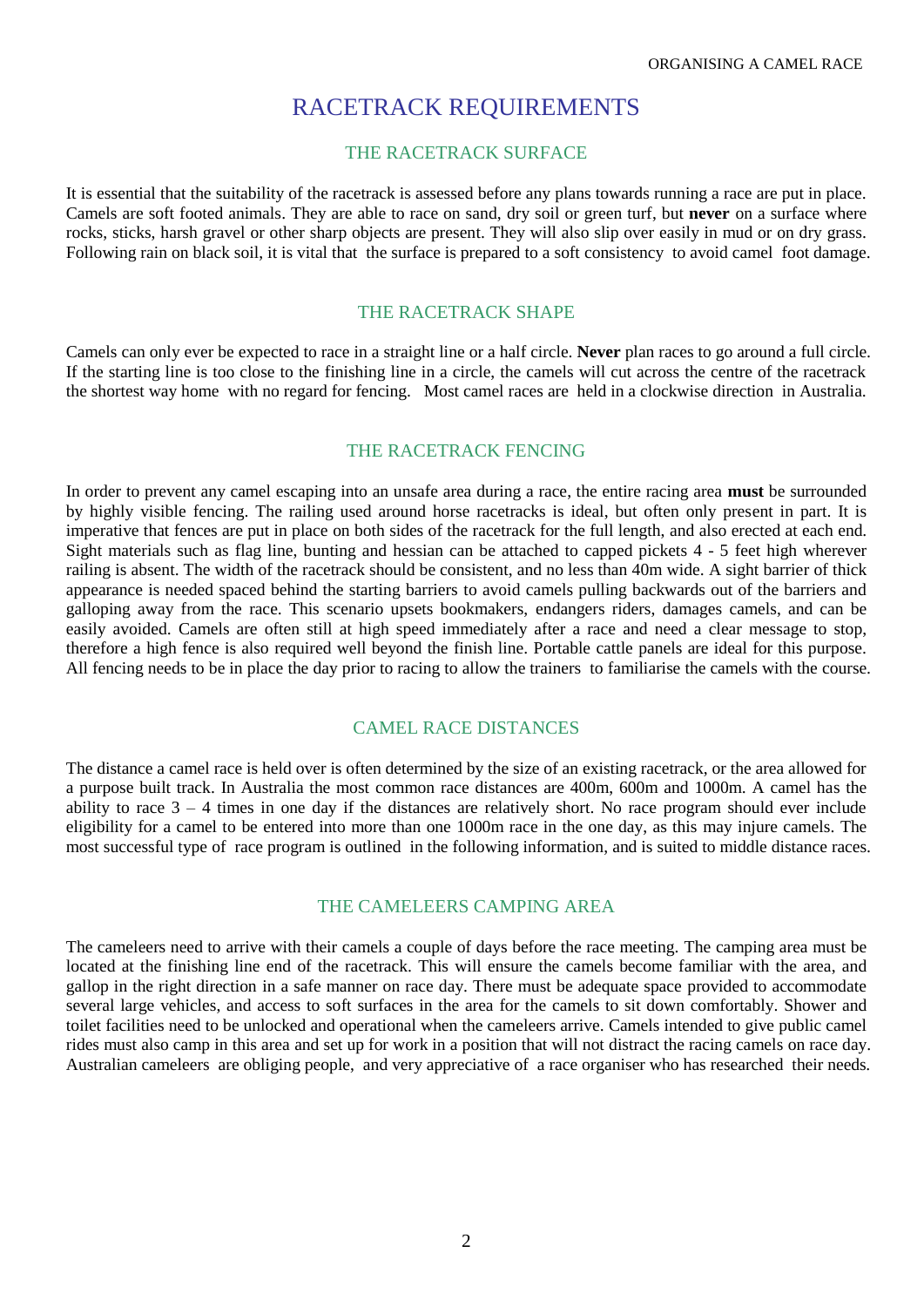### THE STARTING BARRIERS

#### IMPORTANT POINTS FOR THE USE OF STARTING BARRIERS

Camel race starting barriers are a line of free standing panels with a sight wall constructed just behind them. This simple, yet safe and effective design has taken years of experimentation to perfect. The barriers send a clear message to the camel as to where it is supposed to start. They provide much needed protection for the handlers from the camels either side of them. They show the starter wether or not each camel is in its correct starting position, and provide an isolated view of each race competitor so a quick and safe decision can be made on when to fire the pistol.

A race run without starting barriers can spell disaster. The camels find themselves unclear on where they are to start, which can cause them to run in the wrong direction or behave in an unruly manner. The handlers are open to injury from their own camel and the camels starting either side of them, as camels are difficult to face forward without starting barriers. Jockeys are slammed together and sometimes dislodged. Camels take fright when they are hit by another animal, spin around the handler or break. Ultimately the camels are unnecessarily spoilt for future race starts.

These sorts of problems leave you open to unwanted disputes, as camels will start unevenly and break away from handlers. Please be aware that any suggestions made by a camel person to use an alternative starting system will not be for the good of all concerned. Well constructed starting barriers contribute greatly to a happy, trouble free event.

#### STARTING BARRIER CONSTRUCTION

The following is a list of the equipment required in order to build **EIGHT** starting barriers: A load carrying vehicle, at least three workers, eighteen 5 x 8-10' steel cattle panels, nine steel panel pins, eighteen star pickets, a roll of twitching wire, bolt cutters, twitching pliers, a picket driver, a tape measure, a string line and a witch's hat. Several more panels and pins will be needed to build a fence a few metres behind the barriers the full width of the racetrack.

Camel race starting barriers are simple to construct if you have all the right equipment ready. Begin by running a string line across the width of the racetrack, and taper it a little if the start is on a bend. Measure **6 foot** sections, and bang the front row of pickets in deep enough to stay upright if a camel leans on the panel. Have the first panels against the inside rail of the racetrack to avoid the rail being dinted, or a camel trying to leap over it. Each starting barrier needs to be 2 panels long and an even 6 foot wide. Twitch the two panels tightly between two pickets. Following this, build the sight fence behind the barriers. Place the witch's hat 50m down the racetrack on the outside.

If camels are expected to race over more than one distance at a race meeting it is crucial that you provide a second set of starting barriers, and be sure they are able to be set up ready for any race that is run as a part of the program. **It is not acceptable under any circumstances to ask cameleers to start racing camels without starting barriers**.

#### MAKING THE DECISION TO HOLD A CAMEL RACE

The facts presented so far have been chosen in a particular order to serve as an introduction in helping you make an informed decision as to wether or not you are able to provide the appropriate facilities to hold a camel race. If you are happy with the requirements regarding racetrack set up, the cameleers camping facilities, and starting barrier construction, please read the following information. If you have any questions regarding Australian Camel Racing or require assistance, please contact the writer Glenda Sutton on Mobile: 0438 247 446. If I do not specialise in a specific area of concern (eg: acquiring trophies) I will try and supply you with a point of contact. Other important considerations include insurance, sponsorship, extra attractions and advertising but will differ between race meetings.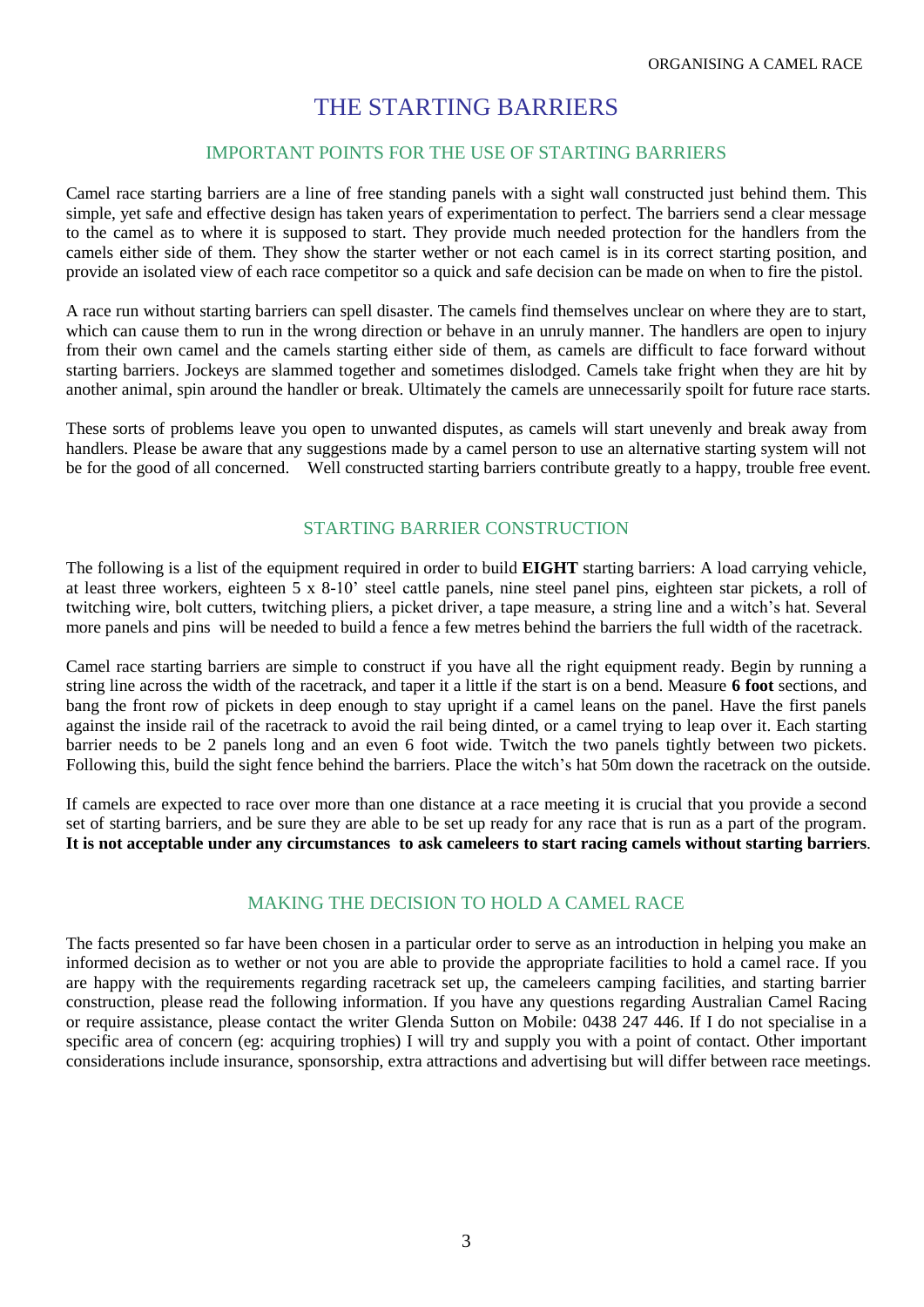## RUNNING A CAMEL RACE

#### IMPORTANT CONSIDERATIONS

SETTING A DATE – It is wise to first consider when and where other events are being held. Camel Races are more successful when they are held as part of a circuit. A common misconception is that another event of the same variety in the same area will reduce crowd numbers and profitability. On the contrary unless you are offering an exceptionally sizable amount of prize money, it can be difficult to attract competitors to a race meeting without others to support it. The reason for this is the distance cameleers travel, training, preparation and expenses before an event. The fact is several camel race meetings held on consecutive weekends as individual events, but timed as part of a race circuit, is the most affective path to success for all concerned. Another important consideration when you are dealing with a soft footed animal that may fall in muddy conditions is to choose a dry time of year in your region.

THE RACETRACK- Consider the location, size, surface, camping area, facilities, and wether or not you are allowed to drive star pickets into the racetrack surface. Trotting tracks were used in the past, but are no longer suitable for Camel Racing, as starting barrier construction damages the surface. They are also generally too small to cope with the speed today's racing camels reach with any degree of safety. Turf and dry soil racetracks are an ideal choice.

HORSES- Are there horses stabled at the racetrack you intend to use, and are they trained on it on a daily basis? Horses can be frightened of camels. When first approached horse owners are often apposed to the idea of camel races being held on their local racetrack. It is wise for you to be ready for this reaction with helpful information. Inform them of exactly when the camels will arrive, where they will stay at night, where they are going to be exercised, and that the cameleers are not able to leave the racetrack the night of the races. They also need to know that camels are a soft footed animal, and will not damage any kind of racetrack surface. It is important that the people involved in both the horse and camel industries keep the lines of communication open, show respect for one and other and recognise we are not in opposition with each other. We all have the right to compete at a shared facility in our chosen sport. Let horse owners know that both yourself and the cameleers would greatly appreciate their support, and suggest that they meet the cameleers and their camels when they arrive. In fairness, and in recognition of any inconvenience, provide the horse owners with a number of free passes to the event and access to VIP areas. It is common to see a reassured horse person embrace Camel Racing through participation in the event.

PERSONNEL & EQUIPMENT – Your race meeting will run smoothly if the following people and equipment are arranged well before race day. It is important that each person involved in the running of a camel race has a full understanding of what is required of them where, when and why. The key to running a happy and successful race meeting is early and thorough organisation, and to have as many people working towards avoiding problems as you can.

You will need - a full race committee to hold regular meetings and carry out organisational duties

- an ambulance on course
- starting barrier builders, vehicle and equipment
- a ute for the starter to stand on, and to bring the camel handlers back to catch the camels after racing
- a working starter's pistol or gun the loudest you can obtain, with new quality caps/ammunition
- a race starter with a thorough knowledge of the rules of camel racing and camel behaviour
- a race starters assistant/steward also with a thorough knowledge of camel race rules
- a video camera and operator **directly in line with the finish line** if no photo finish is available
- two judges familiar with camel race rules who will confirm race placings and deal with any disputes - a race caller situated where each entire race can be seen clearly
- a stop watch and time keeper who must relay times to the race caller for broadcast after each race
- an on course veterinarian with drug testing equipment if possible
- arrangements in place for the whereabouts of sponsors and prizes to be presented after each race
- a box of bright coloured spray paint to have the camel owners paint numbers on the camel's necks
- an office with everything organised to carry out race draws and secretarial and treasury duties
- gate personnel selling event arm bands (different colours for over and under 18), race programs etc.
- security to individual state requirements (follow rules regarding bar licencing and facilities)
- any other persons required to run a canteen, bar, stall sites, parking, amenities and other attractions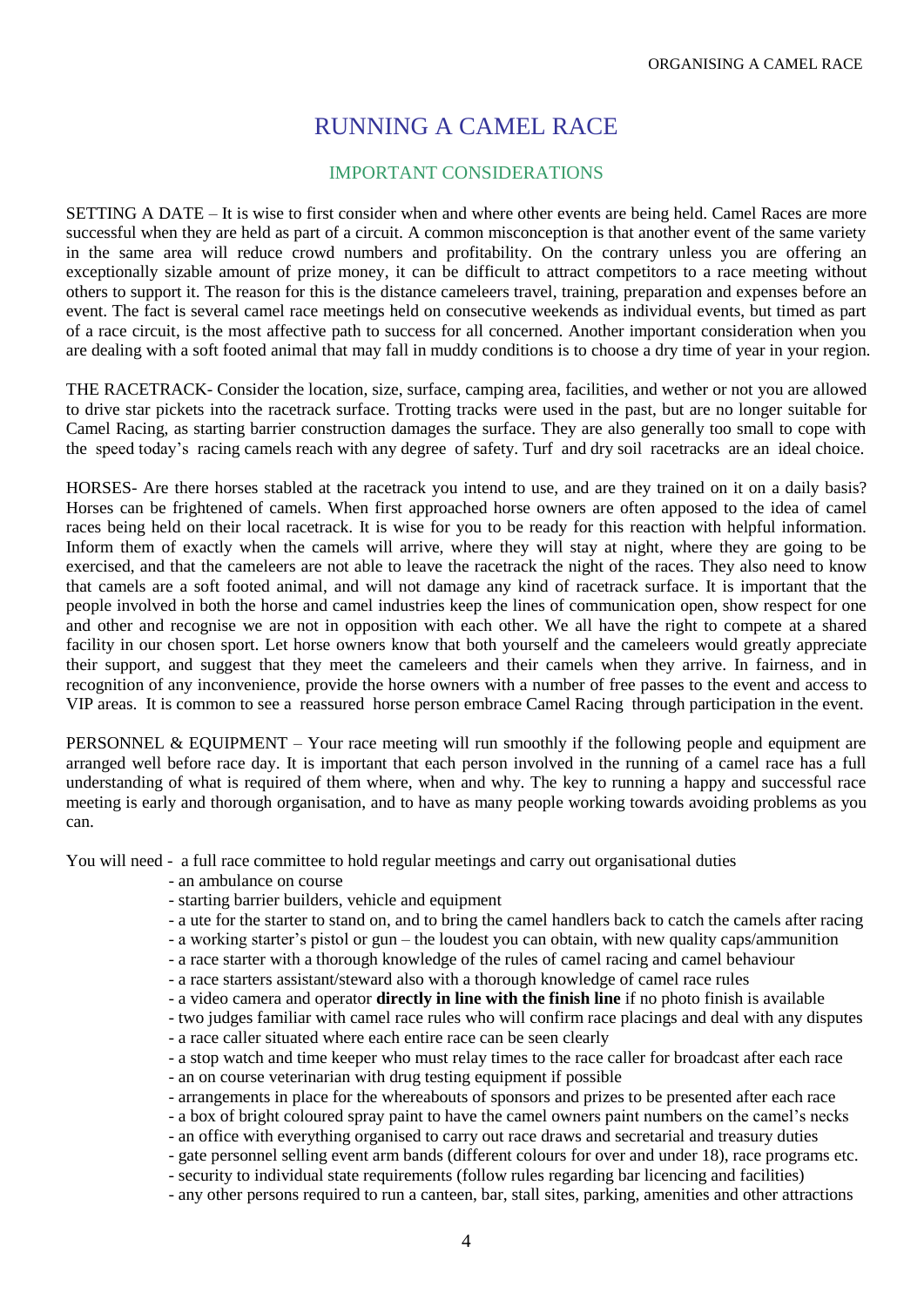### THE RACE PROGRAM

#### THE BEST PROGRAM FOR ALL

When organising a race program it is important to consider a format that will work the best for everyone concerned.

In order to please the crowd it is best to run no less than 8 races in a day and time them as close together as possible. Try to avoid starting the races too early in the morning, as on weekends people rarely rise early and may miss races in the lead up to the big cup final, which when held last on the program holds the crowds interest throughout the day. As soon as the last race is complete, promptly inform the crowd of further entertainment to keep people at the event.

Cameleers are always in support of a race program that offers an opportunity for camels at varying levels of training and ability to be eligible for prize money, ribbons and trophies. Presentations involving sponsors after each camel race provides an opportunity for both race organisers and competitors to show their appreciation, and increases the likelihood of repeat sponsorship. It is also a spectacle that increases the likelihood of good news and media coverage.

As an organiser, if the camping area, racetrack, starting barriers, photo finish, paperwork, race officials, race draws, camel numbers, prizes, camel rides area, ambulance, race caller, veterinarian, times, race program and rules are set up correctly, there should not be any reason for you to experience problems with the camel racing side of the event.

Camel racing is currently experiencing problems associated with book makers. Queensland Racing recently declared one race meeting in its 22<sup>nd</sup> year 'a Sporting Contingency' and allowed betting on Camel Racing to go ahead, however other race meetings were denied. Alternatively or in conjunction with betting holding a Camel Cup Calcutta is always very popular and successful. **Please do not ask cameleers to parade camels for the Calcutta.**

#### PROGRAM DESIGN AND BREAKDOWN

The following program is becoming increasingly popular on the camel race circuit as a one day event. It is set up to ensure that every camel has a chance to compete at least twice in one day, and for the majority to take home prizes. This program, along with the prize money amounts suggested should bring you enough nominations for good fields.

Plan race distances around the most suitable/spacious starting area on your chosen racetrack where possible. Race distances for a one day event should be minimum 400m and are best not to exceed 800m. 600m races are generally well accepted by trainers with camels still in a strong gallop as they cross the finish line, which is spectator friendly.

**CUP AND PLATE EIGHT RACE ONE DAY EVENT PROGRAM. FOUR HEATS MUST BE RUN** Run races 30- 45 minutes apart depending on distance. The race caller should call the camels to the marshalling area allowing enough time for the jockeys to mount, and the camels to be led at a walk to the start for races to run to time. **EXAMPLE** – Race 1 - Heat  $1 - 600m - 1$ <sup>st</sup> \$800,  $2^{nd}$  \$400,  $3^{rd}$  \$200,  $4^{th}$  \$100. Present ribbons for all placings Race 2 - Heat  $2 - 600m - 1$ <sup>st</sup> \$800, 2<sup>nd</sup> \$400, 3<sup>rd</sup> \$200, 4<sup>th</sup> \$100. Present ribbons for all placings Race 3 - Heat  $3 - 600$ m  $- 1$ <sup>st</sup> \$800, 2<sup>nd</sup> \$400, 3<sup>rd</sup> \$200, 4<sup>th</sup> \$100. Present ribbons for all placings Race 4 - Heat  $4 - 600m - 1$ <sup>st</sup> \$800, 2<sup>nd</sup> \$400, 3<sup>rd</sup> \$200, 4<sup>th</sup> \$100. Present ribbons for all placings (prize money offered to all nominated camels  $\omega$  \$1,500 per heat = \$6,000) Race 5 - 600m Consolation Final  $1<sup>st</sup>$  \$800,  $2<sup>nd</sup>$  \$400,  $3<sup>rd</sup>$  \$200,  $4<sup>th</sup>$  \$100. Present a trophy for  $1<sup>st</sup>$  and ribbons for all placings  $($1,500\text{ prize money offered to } 5^{\text{th}}$$  to last place getters in the heats) Race 6 - 600m Plate Final  $1<sup>st</sup>$  \$1,800,  $2<sup>nd</sup>$  \$900,  $3<sup>rd</sup>$  \$500,  $4<sup>th</sup>$  200. Present a Plate for  $1<sup>st</sup>$  and ribbons for all placings (\$3400 prize money offered to  $3<sup>rd</sup>$  and  $4<sup>th</sup>$  place getters in the heats) Race 7 - 600m Open race  $1<sup>st</sup>$  \$800,  $2<sup>nd</sup>$  \$500,  $3<sup>rd</sup>$  \$300. Present ribbons for all placings  $($1,600$) prize money offered to any camel at any level including a 2<sup>nd</sup> chance for breakers)$ Race 8 - 600m Cup Final  $1<sup>st</sup>$  \$3,000,  $2<sup>nd</sup>$  \$2,000,  $3<sup>rd</sup>$  \$1,000,  $4<sup>th</sup>$  \$500. Present a cup for  $1<sup>st</sup>$  and ribbons for all placing (\$6,5000 prizemoney offered to  $1<sup>st</sup>$  and  $2<sup>nd</sup>$  place getters in the heats) **THE ABOVE PROGRAM IS BASED ON \$20,000, including \$19,000 in prize money and \$1,000 in race prizes.**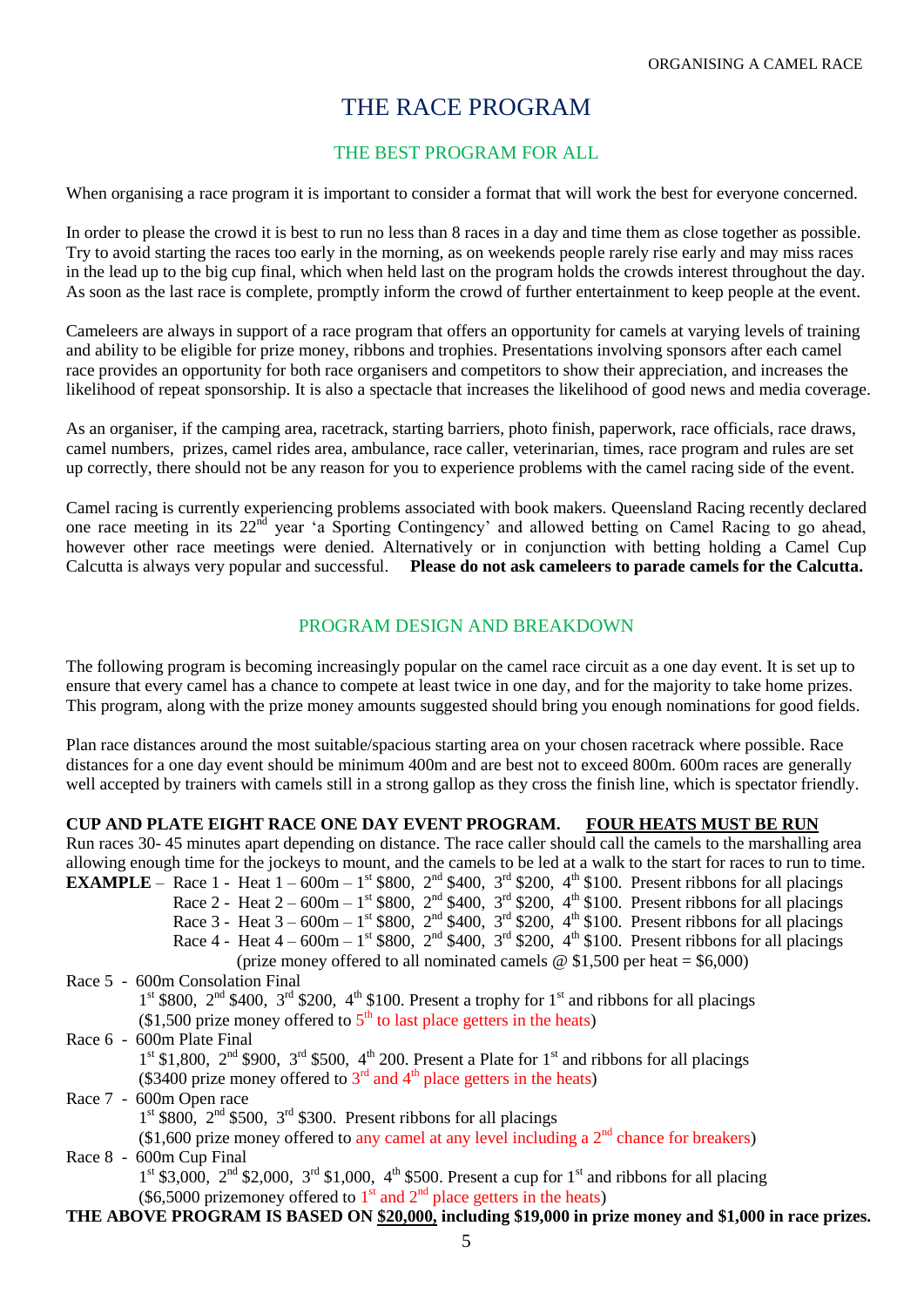# CAMEL NOMINATIONS

#### APPROACHING THE CAMELEERS AND INFORMATION THEY WILL NEED

If you choose to use the program design set out on the previous page, you should receive a positive response from the cameleers. Obviously the more prize money you are able to offer at a race meeting, the greater the attendance will be. The cameleers are obliging and appreciative people when approached by an organiser who has researched their needs. The race program you offer simply needs to be presented to them in writing with assurances that the format will remain the same. Make sure you provide each cameleer with a copy of your camel race rules and make it clear that all participants associated with racing must understand and abide by them. When communicating with the cameleers it is acceptable to discuss any of the subjects I have covered within the information I am providing you, but do not disclose any information contained on any trainers camel nomination forms to another trainer at any time. It is acceptable to tell the trainers how many camels will attend the event, as they may help provide more if needed.

#### EXAMPLE OF A NOMINATION FORM

# LOGO HERE CAMEL RACES 20…. RACE REGISTRATION

- Forms must be completed and received by………*Date and Time*…………………………………....
- All persons registering must agree to abide by the rules and regulations set by the committee.
- Draws will be held……. *Date and Time……* witnessed by……*Officer of the law*…………………..
- Camels are granted permission to arrive at…………..Racecourse no earlier than…..*Time and Date*.

### TRAINERS NAME

 $\begin{tabular}{l} \bf{ADDRESS} \end{tabular} \begin{tabular}{l} \bf{EMAIL} \end{tabular}$ 

PHONE\_\_\_\_\_\_\_\_\_\_\_\_\_\_\_\_\_\_\_\_\_\_\_\_\_\_\_\_\_\_\_\_EMAIL\_\_\_\_\_\_\_\_\_\_\_\_\_\_\_\_\_\_\_\_\_\_\_\_\_\_\_\_\_\_\_\_\_\_\_\_

RACING COLOURS NAMES OF JOCKEYS NAMES OF HANDLERS CAMEL NUMBERS (if raced this circuit, otherwise to be allocated)

#### ENTER THE NAME OF EACH CAMEL YOU WISH TO REGISTER IN EACH PARTICULAR HEAT All heats will be run over a distance of ……00m

\_\_\_\_\_\_\_\_\_\_\_\_\_\_\_\_\_\_\_\_\_\_\_\_\_\_\_\_\_\_\_\_\_\_\_\_\_\_\_\_\_\_\_\_\_\_\_\_\_\_\_\_\_\_\_\_\_\_\_\_\_\_\_\_\_\_\_\_\_\_\_\_\_\_\_\_\_\_\_\_\_\_

| Heat1 - Camel 1  | Camel 2 |  |
|------------------|---------|--|
| Heat 2 - Camel 1 | Camel 2 |  |
| Heat 3 - Camel 1 | Camel 2 |  |
| Heat 4 - Camel 1 | Camel 2 |  |

Heat results determine eligibility for finals.  $1<sup>st</sup>$  and  $2<sup>nd</sup>$  place getters are eligible to enter the CUP.  $3<sup>rd</sup>$  and 4<sup>th</sup> place getters are eligible to enter the PLATE. 5<sup>th</sup> to last place getters are eligible to enter the CONSOLATION. Any camel at any level is eligible to enter the OPEN regardless of heat placing or break. Race order on …..*Date*…..: Races 1-4 Heats, Race 5 Consolation, Race 6 Plate, Race 7 Open, Race 8 Cup.

Forward nominations to………..*Secretary*…………Address……………………………………………

SIGNATURE\_\_\_\_\_\_\_\_\_\_\_\_\_\_\_\_\_\_\_\_\_\_\_\_\_\_\_\_\_\_\_\_\_\_\_\_\_\_ Date\_\_\_\_\_\_\_\_\_\_\_\_\_\_\_\_\_\_\_\_\_\_\_\_\_\_\_\_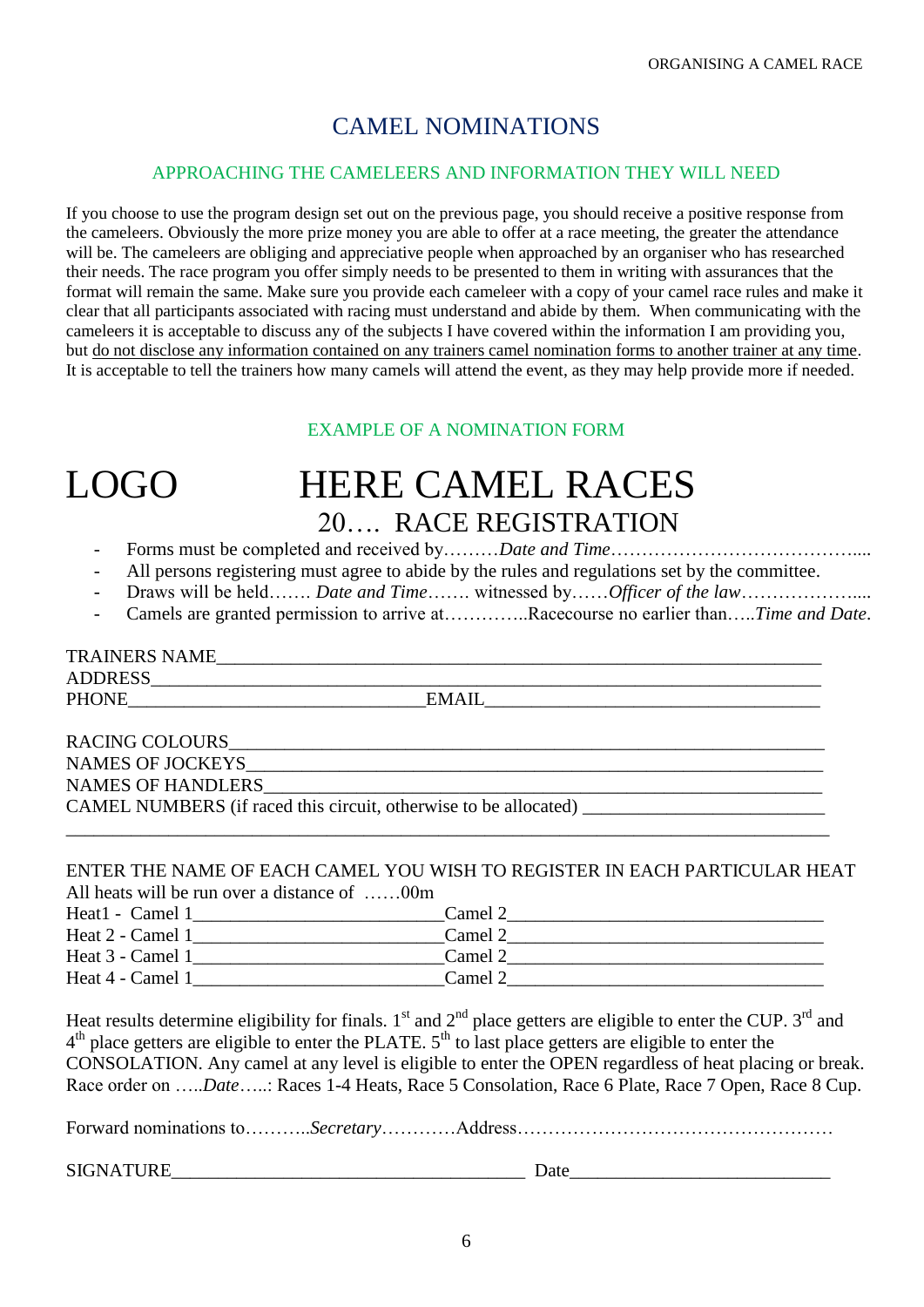# CAMEL RACE BARRIER DRAWS

#### WHY BARRIER DRAWS ARE IMPORTANT

Each camel trainer will have suitable jockeys and handlers pre-arranged to suit the individual needs of their camels.

It is vital that the barrier draws are carried out with each trainer's camels entered into the correct heats in the order they were registered in on the nomination forms. If any of the heats have an uneven number of camels entered into them it is not acceptable to make changes on behalf of a trainer or to discuss moving particular camels to a different heat. This opens you up to a number of problems, including safety issues if particular camels are raced in an unplanned heat and clash with the handler or jockey intended to control or ride them on race day. Over the course of the day there will naturally be several different field numbers. A good race caller can work nicely with any size field.

It is important to consider the fact that with any race start it is far more difficult for a camel to win a race from an outside barrier than an inside barrier. Barrier draws ensure that race starts take place in a fair and orderly manner for all concerned. Under no circumstances should the same barrier draw be used more than once. Every race MUST start with a new barrier draw. Any trainer that starts a camel from the wrong barrier or swaps camels is to be disqualified.

#### WHEN TO DO THE BARRIER DRAWS

The barrier draws for the camel race heats are to be carried out on the date and time written on the nomination forms.

The draws must be carried out in front of pre-arranged witnesses if you have received them prior to listing the camel race fields in your race program. If you are doing the barrier draws a couple of days prior to the race meeting it is acceptable for the cameleers to be present, provided they do not act in any way that affects the outcome of a race draw for personal gain. The trainers will need printed copies of the fields and barrier draws the day prior to racing.

As the outcome of the heats determine each camel's eligibility for the finals on race day, the next barrier draws can be completed shortly after the heats are run. This is also the time for trainers to nominate for the open race and relay any scratchings to the secretary. It is a good idea to allow a representative from each stable to be present when the race day draws are taking place, as this builds trust between organisers and competitors and safeguards all concerned.

When setting out the race program booklet, leave spaces for people to write the camel's names, barrier draws and placings down for the Consolation, Plate, Open and Cup races. The race caller can announce the fields for recording.

#### THE SIMPLE BARRIER DRAW PROCEDURE

Prior to the camel race meeting set up a grid on a computer for use as each nomination, race field, barrier draw and placing comes in. Printed copies of all fields need to be made available to competitors, officials and the race caller.

Once the fields are in, use clearly numbered ping pong balls in a dense coloured bowl held high to allocate each camel's barrier number by having a person reach into the bowl and read the number written on the ball out aloud. The numbers can then be typed in a space on the grid beside the camel's names in the order they were drawn out.

| Race | <b>Camel Name</b>  | Trainer           | Camel $#$ | Colours | <b>Jockey Name</b>   | Barrier# | Place | Time    |
|------|--------------------|-------------------|-----------|---------|----------------------|----------|-------|---------|
|      | Humpster           | Don Arabia        | 23        | Blue    | Dee Rider            | 4        | 2nd   | 58.01   |
|      | She Bop            | <b>Bree Oasis</b> |           | Yellow  | Glenda Fast          |          | 4th   | 1:05.00 |
|      | <b>Tree Eater</b>  | Jim Bambino       | 16        | Red     | <b>Bob Low</b>       |          | 1st   | 57.23   |
|      | Colossus           | Steph Knee        | 20        | Orange  | Kristelle Ball       |          | 5th   | 1:15.02 |
|      | <b>Great Scott</b> | Max Smart         | 12        | Pink    | <b>Jock Strapper</b> |          | 3rd   | 59.00   |
|      | Shin Dig           | Matt Adore        |           | Green   | Flo stream           |          | 6th   | 1:25.07 |

Note the order the barrier draws came out in the above example. Camel number 16 started closest to the inside rail.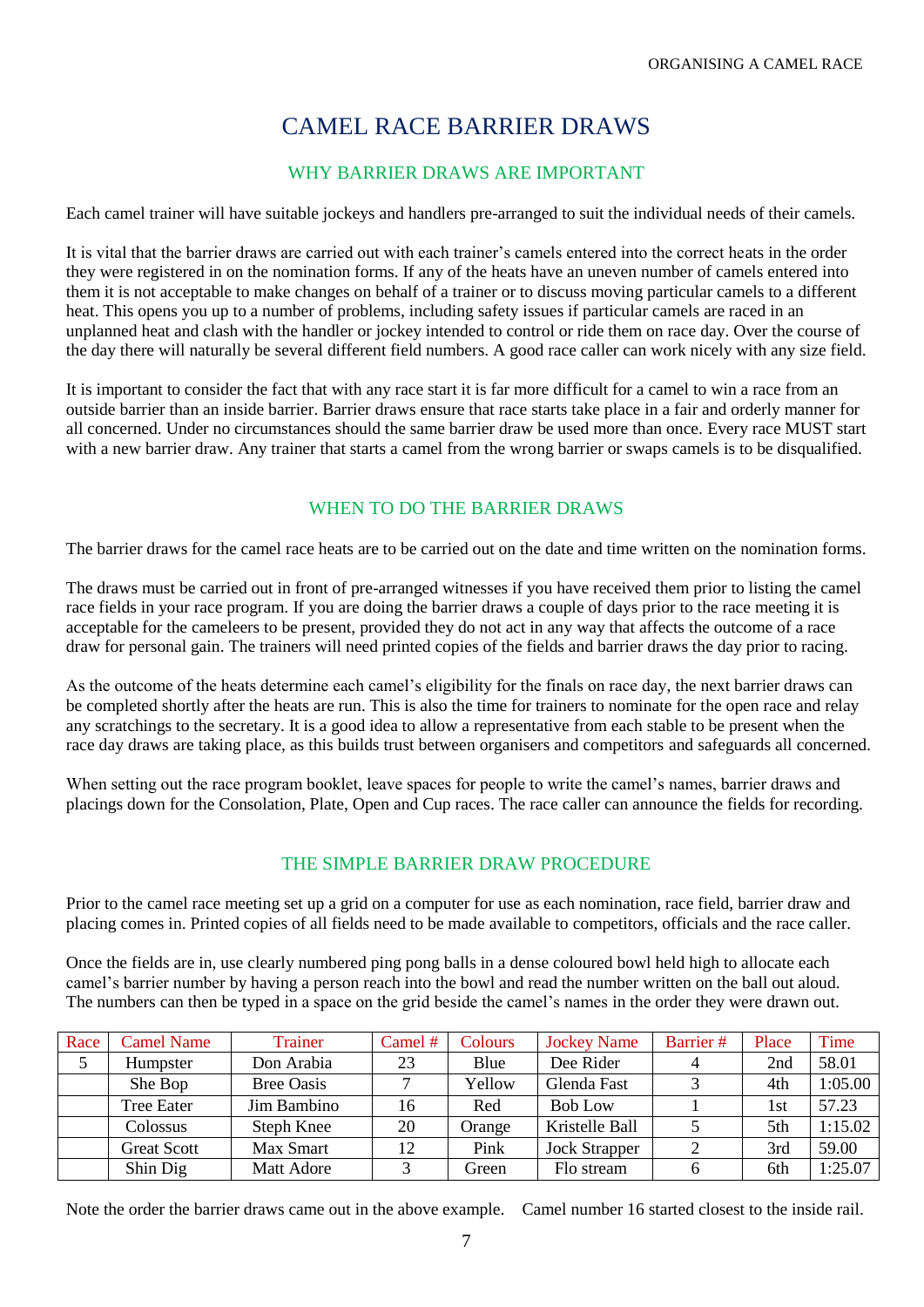## THE DAY BEFORE THE RACE MEETING

#### PERSONNEL, EQUIPMENT AND PROCEDURES MUST BE READY FOR ACTION

All fencing, starting barriers, banners and other necessities must be completely in place on the racetrack as early as possible the day before the races. This will allow the trainers to properly familiarise the camels with the racetrack setting. Trainers walking groups of camels up and down a racetrack is an important process in the preparation of the racing camels. It shows the camels where they are expected to gallop (no rein control), allows them to overcome any fearful reactions to unfamiliar surroundings, and helps to avoid confusion or behavioural problems during the event.

All of the camel's registration number should be allocated and painted on their necks the day before the races. Provide the trainers with cans of different brightly coloured spray paint for visibility on different coloured camel's coats. If the camels have already been racing at other meetings they will need to keep the same numbers, as new numbers painted over old ones are unsightly and difficult to read. Correctly numbered camels are important in racing.

Confirm that all personnel and equipment listed on page 4 are prepared for the race meeting and that staff know what time they are expected to begin their duties. One of the most important tools for success you can have at your race meeting is video camera footage/photo finish to record each race as the camels cross the finish line. This MUST be set up directly in line with the winning post, NEVER on an angle, as many camel race placings involve a decision made between a camel running close to the inside rail and another running on the outside rail of the racetrack. Keep a check on the space needed to set up the camera and ensure that nothing is placed in the area needed to position it.

Double check that the race caller and time keepers view of the races will not been blocked by any last minute placement of objects on the day, taking into consideration the areas that the crowd may form. To avoid other problems use paint on the ground anywhere you plan to have particular attractions set up if they have not arrived.

Make sure each trainer has a few printed copies of the race fields and barrier draws for the camel race heats next day. Make sure you have provided enough copies of the camel race rules and regulations to be allocated to all participants. If you plan to have a meeting between the cameleers, officials, organisers and race starter make it clear exactly when.

# RACE DAY

#### THOROUGH PREPARATION EQUALS A SAFE AND SUCCESSFUL RACE MEETING

Be aware you are dealing with a lot of different personalities in a high energy sport where prize money and prestige are involved. If you know your side of running the event well, then you have prepared yourself to handle any situation put before you with a proper understanding of the needs of all concerned. If you remain focused on the program, procedures and rules you have prepared and be strong with your decisions your race meeting will run well.

Every participant must sign a waiver release form before the race meeting commences.

**MAKE SURE THE AMBULANCE IS READY FOR THE FIRST RACE**. If handlers are asked to hold racing camels for long periods after leaving the mounting area in order to wait for anyone who is not ready, they are at risk.

The race caller will need to call the camels to the marshalling area early enough before each race to allow the jockeys to mount the camels, and the handlers to walk the camels calmly to the starting barriers over the set distance.

After each race the official placings must be announced, along with the winning camel's race time (at least twice).

Presentations of ribbons, trophies and prize money, including sponsor involvement and short interviews, with the camel present, are welcomed by the public and media when held immediately after official placings are announced.

Following the running of the camel races it is important to direct the crowd towards follow up entertainment offered.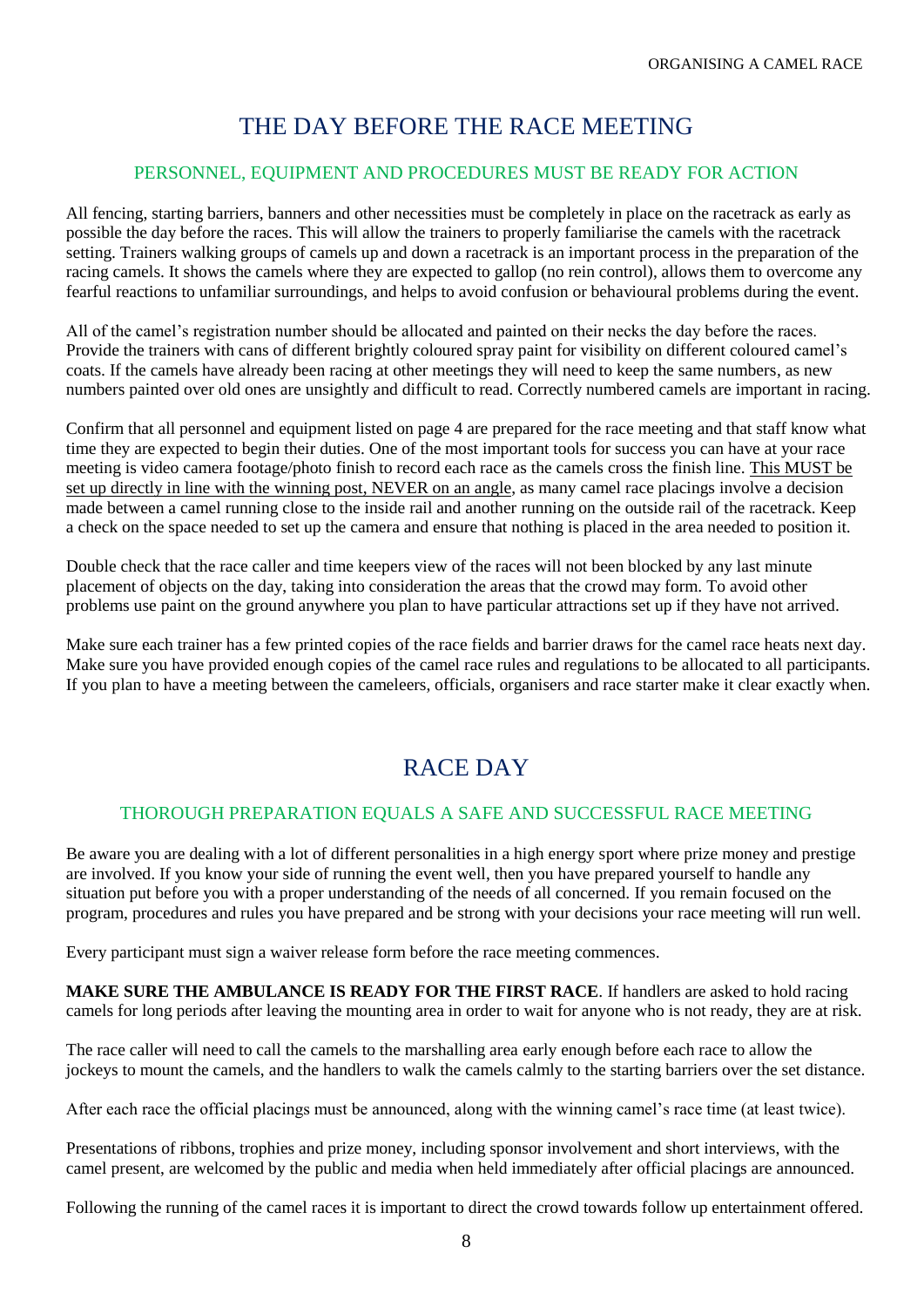## POINTS OF INTEREST

#### INFORMATION THAT MAY ASSIST YOU FURTHER

The Queensland Camel Race circuit revolves around the date set by the Boulia Camel Races held annually on the third weekend in July. The Bedourie Camel and Pig Races are always held the week before the Boulia race meeting, and the Winton Camel Races are always held the weekend after. The Tara Festival of Culture and Camel Races is held biannually (odd number years), always on the first weekend in August, which sometimes sees a 2 week break between the Winton and Tara meetings. The Boulia and Tara meetings are 2 day events and Bedourie and Winton 1.

Other competition Camel Races held at Marree S.A. and Alice Springs NT do not use starting barriers or abide by the same rules as the above race meetings, and are often held on the same dates, therefore it is difficult to count on them as a part of a race circuit. The Forbes Camel Races NSW are held annually on Good Friday and run differently.

There is another type of camel race program that is suitable to run as a 2 day event when a large amount of prize money is offered. This is a double cup program with no plate final for mid-level camels, targeted more at exposure for the higher level racing animals. Four 400m sprint heats and four 1000m distance heats are run on the Saturday and two cup finals, a consolation and open races are run on the Sunday. For a large scale event such as this, the camels must be trained for distance, and many other attractions need to be arranged for Friday and Saturday nights.

It is acceptable to run a race program involving several races open for nomination, but in order to attract competitors to this type of event the sponsorship dollars have to be very high. Many different programs have been tried out over the past two decades with ideas used such as, maiden races, male or female camel races and very short distances, but they have proven to be too complicated. These trials prompted the design of the well accepted cup and plate program.

# **CONCLUSION**

#### THANK YOU FOR YOUR INTEREST IN AUSTRALIAN CAMEL RACING

For many years now camel racing has been my passion. I entered the sport early in its development and have witnessed its progression through countless challenges over the years. Working through these challenges and finding appropriate solutions to improve race procedures and safety was a lengthy process of experimentation and many adjustments had to be made. However through continued perseverance we finally established a system that works exceptionally well for the racing camel, cameleers, and race organisers. Camel Racing now needs more exposure.

Within the previous pages I have tried to explain how and why this simple but effective system works, and I sincerely hope it continues to be used at every competition level camel race held in Australia.

I have presented you with this information so you are able to benefit from the positive outcome of our efforts in the past, and to help you avoid any unnecessary hardships associated with entering into a sport that is not well known. This information is also intended to help organisers and cameleers come together and increase the number of camel races held in Australia with confidence and positivity.

If you do choose to organise a camel race and run your program according to this information, I am confident you will have an enjoyable and rewarding experience that may be an exciting beginning to the running of an annual event.

If you require further information on any issue regarding Camel Racing please do not hesitate to contact me any time on 0438 247 446. As I have more hands on experience as a camel owner, breaker, trainer, jockey and handler competing in races, if I am not 100% sure on any subject I will endeavour to find the right person for you to contact.